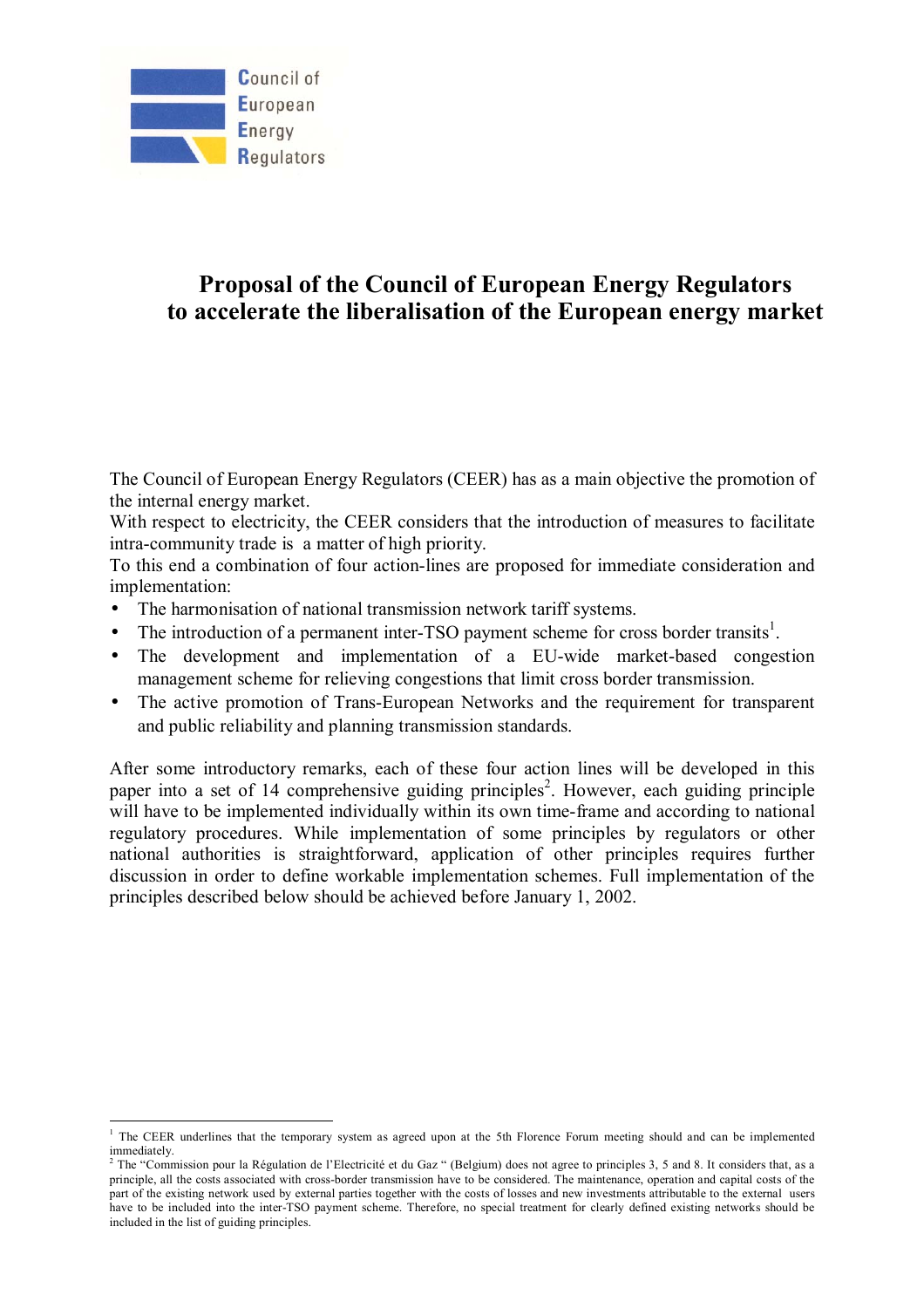### *Introductory remarks*

Network pricing schemes in each Member State have been designed principally to cater for domestic electricity trading. Substantial differences between network fees in different Member States exist due not only to different investment policies, but also to different cost definitions and different tariff structures. As a result, network users across Europe are charged different tariffs for network connection and usage, something which can hardly be considered either economically efficient or fair within the framework of a single energy market. Furthermore, in some cases, lengthy interconnection access and tariff negotiation procedures increase the net transaction costs of trading across one or more borders.

The electricity network in Europe emerged following the interconnection of several national or regional supply systems for their common benefit in terms of lower costs and higher reliability. The physical interconnection alone might cause loop flows in the interconnected networks, which are amplified as transits by the increasing trading activities across Europe. The current system of national transmission tariff structures fails to take into account either the benefits or the costs of interconnections in a systematic way and, as a result, does not provide economically efficient and fair pricing signals across Europe. Changes to the current system are necessary to remove distortions and send clear economic signals to market participants, including TSOs. In so doing, such reforms will help ensure that a genuinely single European energy market develops.

The development of a single European energy market requires the implementation of transparent and non-discriminatory network access terms; efficient, market based methods of congestion management; and, where it is efficient to do so, the construction of new interconnection capacity. New capacity where it is efficient can, in the first instance, be funded by congestion rents; any surplus over investment costs could be used to lower tariffs generally. Where new investment cannot be funded through congestion rents it may be appropriate to use the TENs (Trans European Networks) programme though it must be stressed that such funding should not act as a barrier to private investment. Either way, congestion rents must not become windfall gains to the TSOs. Moreover, the development of a single European energy market also requires the development of new interconnectors and the reinforcement of existing ones towards the periphery of the EU.

To ensure that trade is genuinely competitive and not distorted, it is essential that network charges are cost reflective. Charges can, however, only be cost reflective if based upon the electrical realities of the European network. The CEER proposes that a set of marginal loss factors be calculated at borders, based upon calculation of nodal prices. To implement this proposal, a Europe-wide load flow modelling capability needs to be developed. This is a key role for the association of European Transmission System Operators (ETSO). The CEER calls upon ETSO to develop, as soon as practicable, this capability.

In order to ensure the efficient and reliable functioning of the interconnected European electrical system under new trading arrangements, appropriate rules relating to system security and reliability, taking into account specific national network structures, must be developed and put in the public domain. ETSO should take a lead in this process.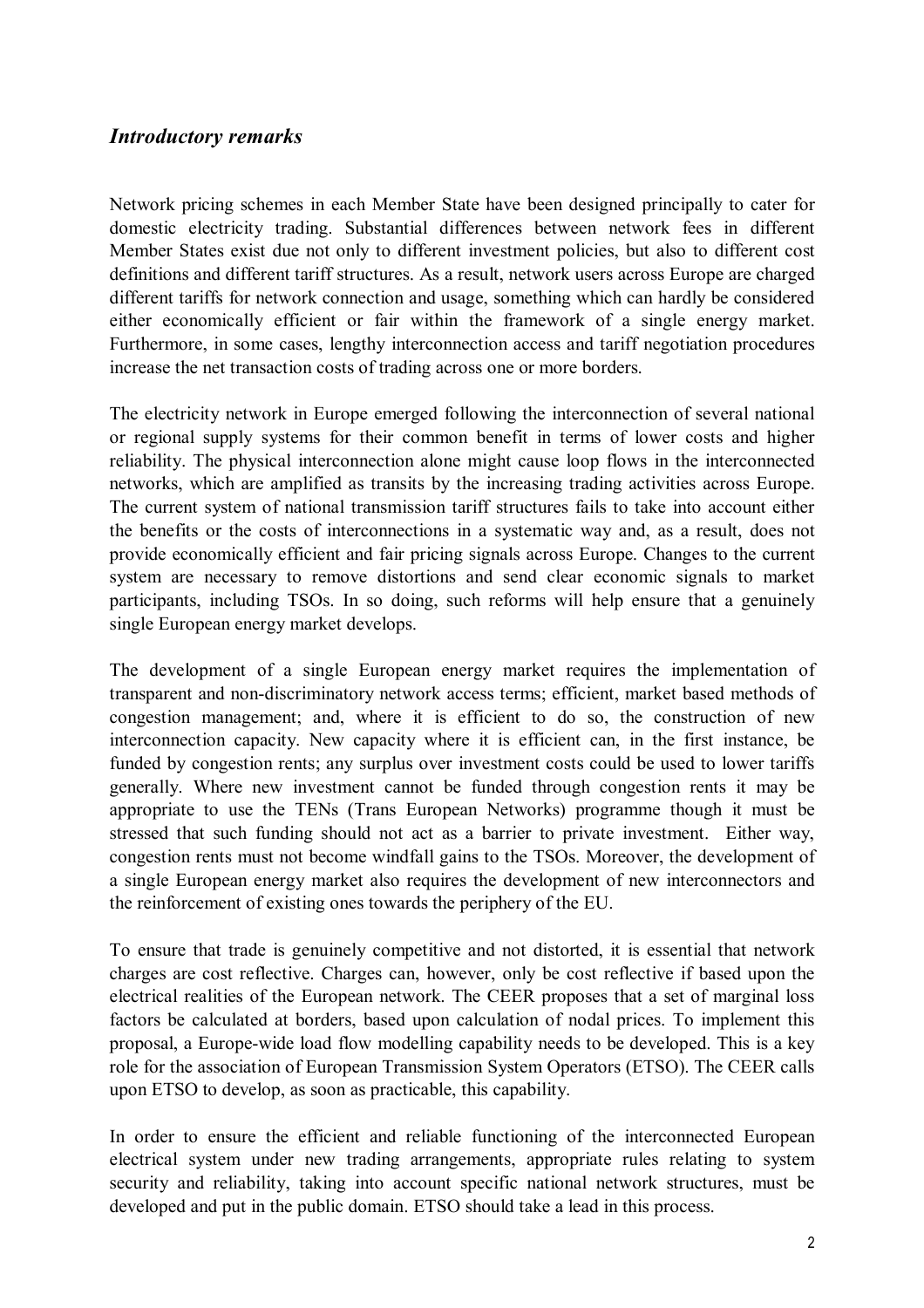## *Guiding principles for the development and implementation of a EU-wide transmission network tariff system*

### **The general condition**

### **1. Independence of TSOs**

In order to ensure confidentiality and non-discrimination, any Transmission System Operator (TSO) belonging to a vertically integrated electricity company must, as a minimum requirement, have an unbundled legal, administrative and managerial structure, clearly separated from trading activities.

### **Harmonisation of the national tariff systems**

### **2. Network tariffs should be non-transaction based**

Network tariffs should not depend on the nature of the commercial transactions involved, both for domestic and for cross border transmission.

### **3. Economically efficient locational signals should be based on charges for network losses**

Generators and loads should be charged on the basis of marginal losses, which can be done either through electricity nodal pricing or through separate explicit charges to cover losses which typically will be differentiated by location, by connection voltage level and by time-of-day/season to reflect variations in the level of losses. Individual control areas will not be required to implement nodal pricing but nodal pricing will be used to calculate marginal loss factors at border areas. These loss factors will be applied to energy flows at borders and used to calculate the inter-TSO payments made under guideline 5. Charging generators and load on the basis of marginal losses will result in net revenues which should be applied towards covering infrastructure network costs.

### **4. Network infrastructure costs should be mostly charged to loads**

Network infrastructure costs to be covered through transmission charges are the costs associated with network assets, net of any revenues from loss charges, congestion charges or inter-TSO charges/revenues. On the assumption that generation is more sensitive than load to differences in transmission charges, the most economically efficient way would be to recover all such costs through a charge on load. This is the present situation in the majority of Member States. However, where the geographical imbalance between generation and demand is very high, putting the network under stress, it is considered fair to allocate to generators more of the infrastructure costs than what would be implied by the extra revenues associated with losses and congestion charges. In order to create a level playing field for generators, their share of total network infrastructure costs should not exceed 25%.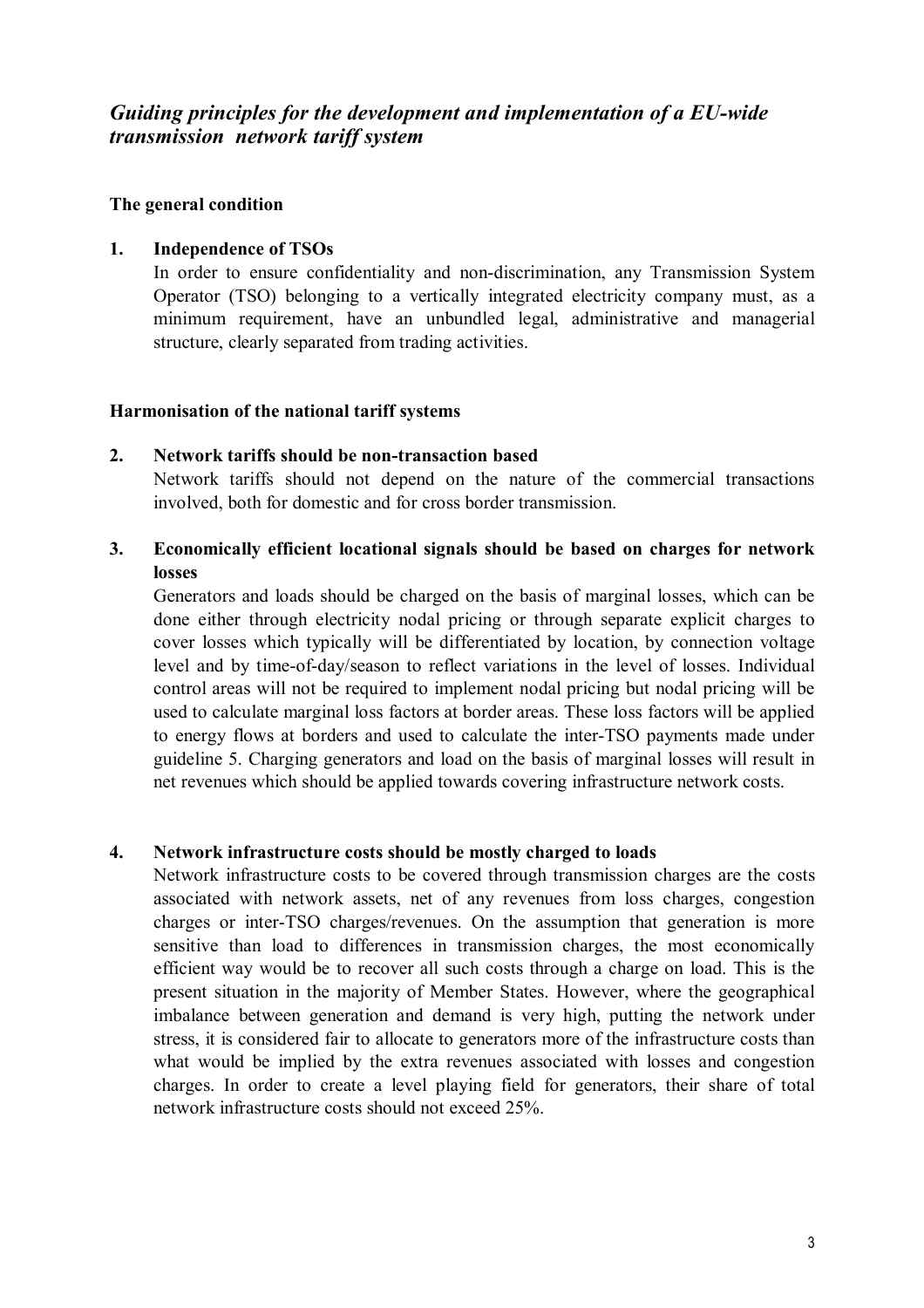### **Inter-TSO payments scheme**

**5. The inter-TSO payment scheme should only consider losses and new investments**  As a underlying principle, no other costs should be attributable to cross-border transmission beyond the costs of losses and justifiable new investments.

### **6. The allocation of inter-TSO payments or revenues on national network tariffs should be harmonised**

Payments and revenues from this scheme should be allocated to all network users and be fully compliant with the general principles for transmission network tariffication. As a result, it is recommended that payments be debited to all L's in importing systems and all  $G$ 's in exporting systems and to use revenues to credit all  $L$ 's in exporting countries and all G's in importing countries. In so much as the system allows any flexibility, it is important that selective allocations are forbidden: surpluses(deficits) must be applied to all G or all L or both.

### **7. New investments considered under the inter-TSO payments scheme require unambiguous rules**

Unambiguous rules should be developed in order to identify those reinforcements which are  $-$  totally or partly  $-$  justified on the basis of loop flows and transits. Such investments will be referred to as CBT investments.

One or more TSOs may propose an investment for consideration as a CBT investment. The responsibility to make planning decisions about CBT investments should be clearly allocated to one or more parties, which will be commercially accountable for that decision. The costs of the CBT investments should be shared among those parties benefiting from them, according to rules yet to be developed by CEER and ETSO. New CBT investments should, in the first instance, be funded through congestion rents. There may also be a role for the European Commission's Trans-European Networks (TENs) programme where expected congestion are insufficient or there is market failure and private finance cannot be raised.

### **8. Infrastructure costs for clearly defined existing networks**

TSOs operating systems which are used for transit or loop-flows may have part of their existing network costs compensated by other TSOs. This can be achieved either via the inter-TSO payment scheme as an exemption from guideline 5 when incremental flows from CBT are disproportionately large in comparison to domestic consumption and precisely because of their peculiar situation, or through bilateral or regional arrangements. The compensation mechanism must not distort trade within the internal market.

ETSO should propose to regulators the harmonised rules upon which exemptions should be based. Regulators will assess the rules and the proposed exemptions in relation to the distribution of the total L  $\&$  G tariffs across Europe and to the benefits the exempted network offers to all network users. To be exempted the volume of transits alone will not be regarded as a sufficient criterion. In addition, a large proportion of network flows will have to be from external parties for a TSO to be able to claim an exemption. An evaluation of the benefits to the TSO claiming exemption that may be derived from the existence of the interconnection and transit flows should also be taken into account.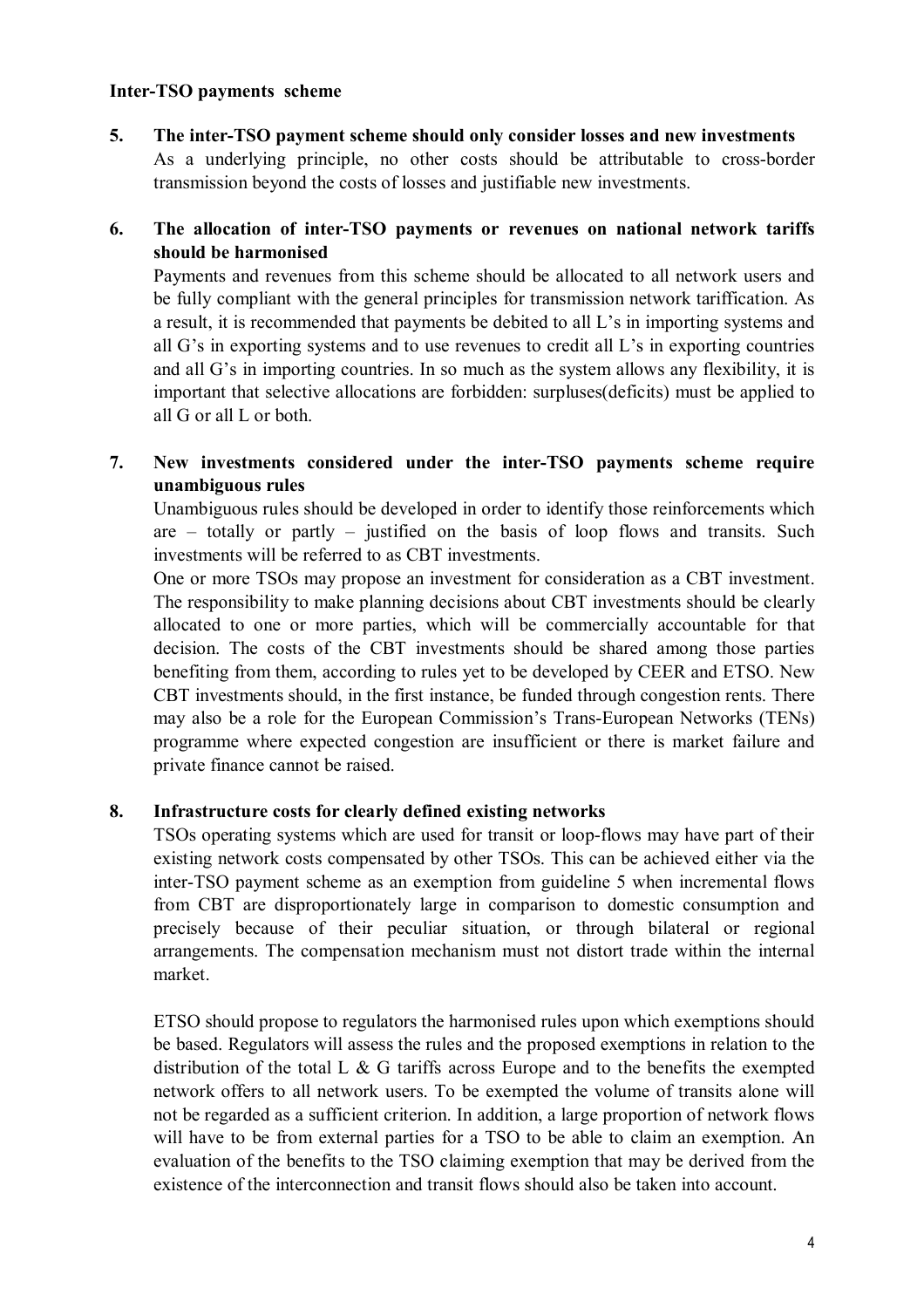#### **Congestion Management schemes**

### **9. Public standards and rules**

TSOs should provide non-discriminatory and transparent standards outlining the congestion management methods they will apply and under what circumstances; these methods should comply with the guidelines set out in the conclusions of the Sixth Florence Forum which are being further developed by the European Commission and the CEER. These standards should be described in open and public documents. The rules should deal with short-run congestions in an economically efficient manner whilst simultaneously providing incentives for efficient network and generation investment in the right locations.

### **10. Use of congestion rents**

 Congestion rents should be used for redispatching or counter trading in order to comply with the firmness of the capacity which was made available. Where economically efficient new interconnection investments can take place, these should be funded in the first instance from the surplus from existing and anticipated congestion rents and losses. In contrast, where new investments would not be economically efficient, despite an interconnection being congested, then congestion rents should either i) go to fund upgrades elsewhere that *are* economically efficient and will enhance cross-border capacity; or ii) be returned through reduced G and L charges. Under no circumstances should congestion rents become windfall revenue for the TSOs. Finally, all new CBT investments should be subject to conditions which ensure competitive and non discriminatory access, including financial as well as physical access rights and use-it-orlose it provisions.

### **11. Information exchange**

 TSOs should implement appropriate co-ordination and information exchange mechanisms. These are essential for providing fair and secure access to networks within the EU internal electricity market. TSOs should publish all relevant data concerning cross-border transfer capacities. In addition to winter and summer available transfer capacity values which the TSOs currently publish, estimates of transfer capacity for each day should be published at several time intervals before the day of transport. A minimum requirement should include the provision of accurate week-ahead estimates to the market. TSOs should also endeavour to provide month-ahead information. A description of the firmness of the data should be included. The TSOs should publish a fully justified general scheme for calculation of the total transfer capacity and the transmission reliability margin based upon the electrical and physical realities of the network (total transfer capacities should not be net of contracted flows). Such a scheme should be subject to approval by the regulators of the respective Member States.

### **12. Principles and procedures to develop and implement Congestion Management Schemes**

Network congestion problems should be addressed with market based solutions and should give appropriate price signals to both market parties and TSOs. Price signals should be directional. In the short term, implicit and explicit auctions together with cross border coordinated redispatching are the most feasible methods. Explicit auctions